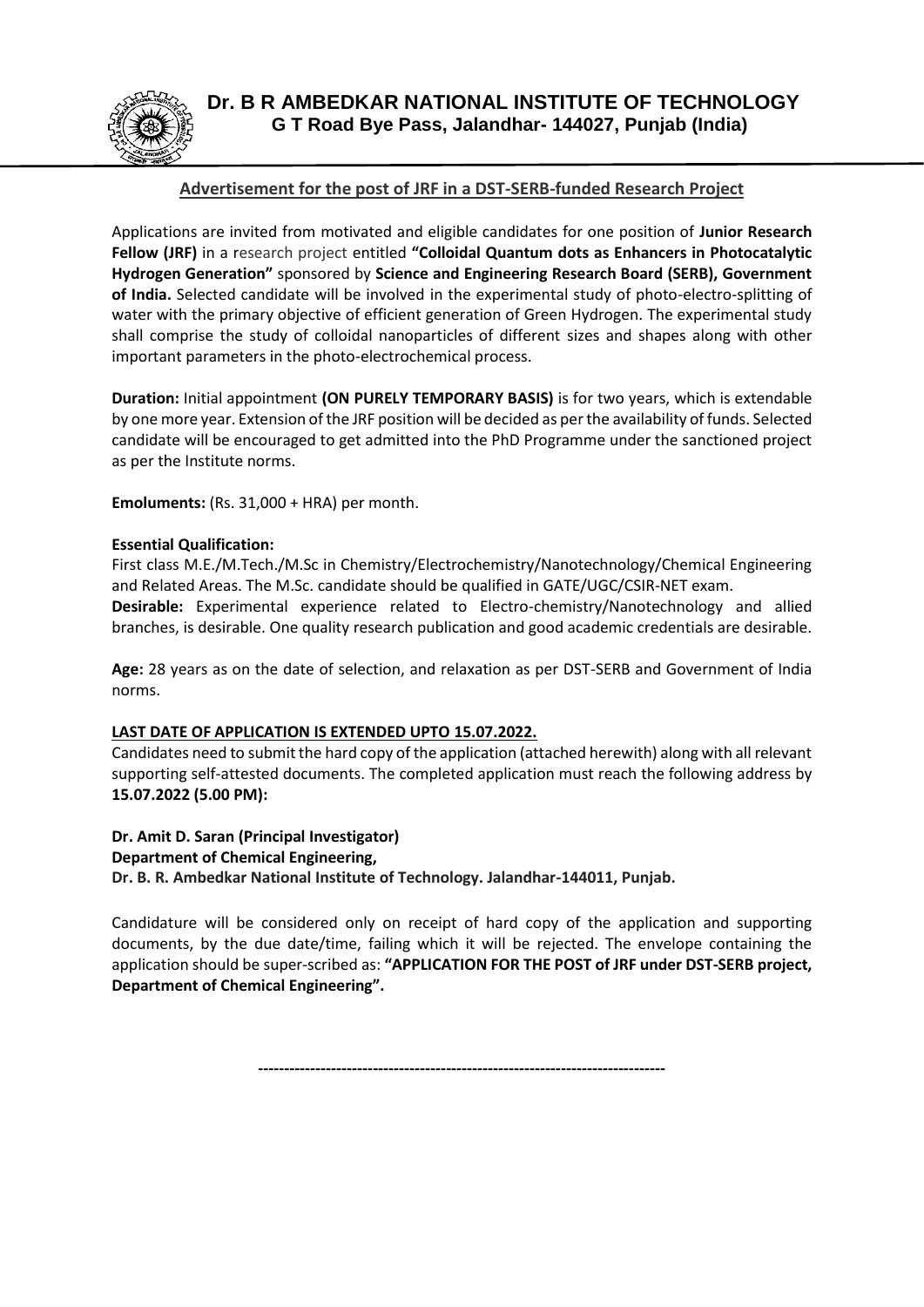## **Application form**

- 1. Name of the applicant (in full block letters):
- 2. Father's/Mother's/Guardian's/Husband's Name:
- 3. Date of birth: Sex (Male /Female): Marital status (single/married): Category: SC/ST/OBC/PWD/General:
- 4. Address of communication: Mobile no: Email:

5. Educational Qualifications:

(From 10th or equivalent onwards, self-attested copies to be enclosed)

| Examination | Year    |  | of   University/Board   Division/ Class % of   Subjects |  |
|-------------|---------|--|---------------------------------------------------------|--|
| passed      | passing |  | Marks*                                                  |  |
|             |         |  |                                                         |  |
|             |         |  |                                                         |  |
|             |         |  |                                                         |  |
|             |         |  |                                                         |  |
|             |         |  |                                                         |  |
|             |         |  |                                                         |  |
|             |         |  |                                                         |  |
|             |         |  |                                                         |  |

6. Professional Experience (if any)

| ມ.  | Designation | Name of      | Period |  | Nature of Work |
|-----|-------------|--------------|--------|--|----------------|
| No. |             | Organization | From   |  |                |
|     |             |              |        |  |                |
|     |             |              |        |  |                |
|     |             |              |        |  |                |

- 7. Research Publication (if any):
- 8. Awards, patents, prizes etc (if any):
- 9. Any other information relevant to the post (if any):
- 10. GATE/NET/Any other: Qualified (Yes/No): Score: \_\_\_\_\_, Rank: \_\_\_\_\_\_, Year\_\_\_\_\_. Specialization:
- 11. Are you interested to register for Ph.D. at NIT Jalandhar, if selected: Yes/No.?
- 12. Contact details of two referees:
	- (1) Name : ...............Designation................. Organization.................... Email..............................

(2) Name : ...............Designation................. Organization.................... Email..............................

DECLARATION: I do hereby declare that the above information furnished by me are true and correct to the best of my knowledge.

Place:

Date: Signature of the applicant

Photo